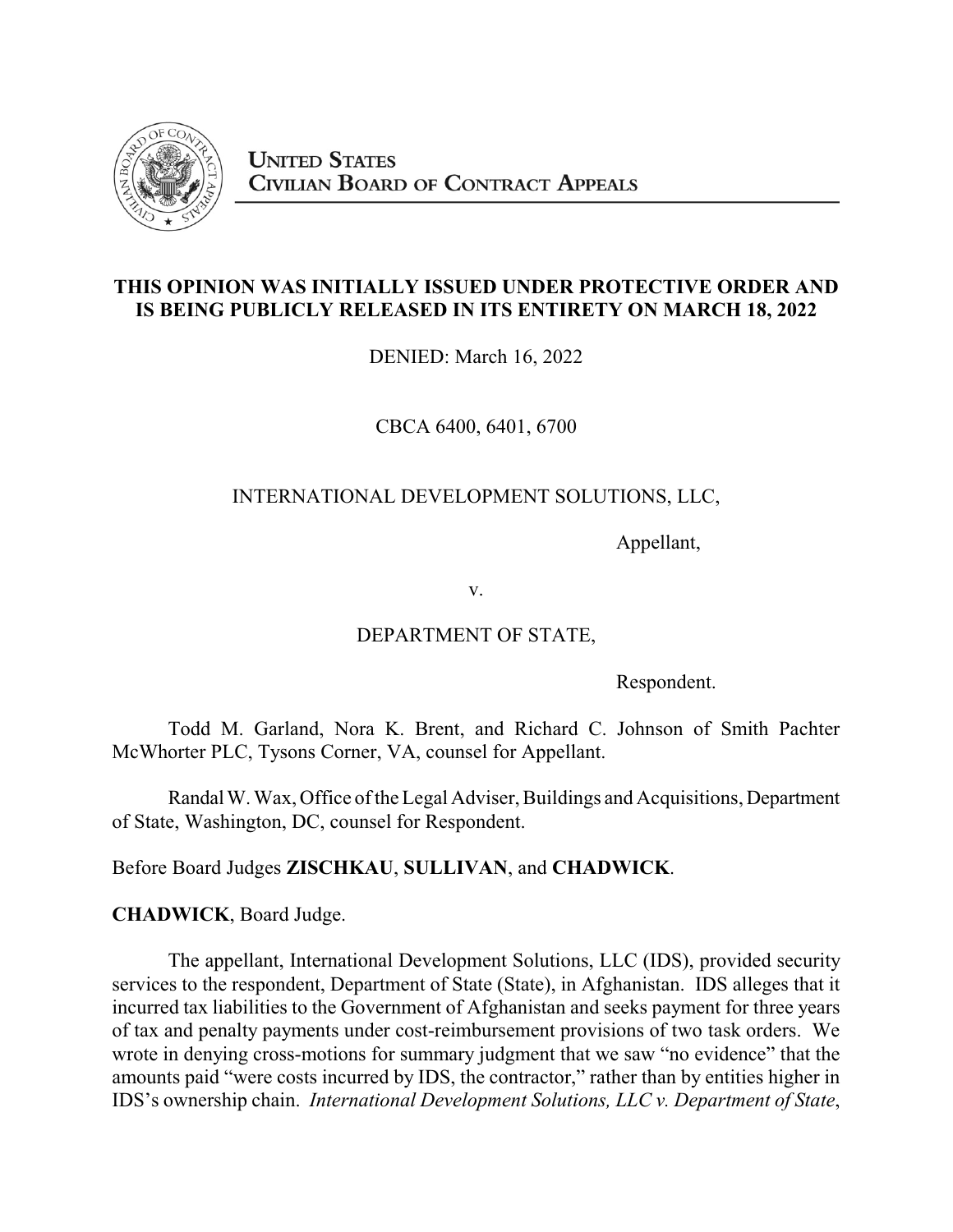CBCA 6400, et al., 21-1 BCA ¶ 37,925. After a hearing, we still find no such evidence. We also cannot find that payments made to Afghanistan related solely to the task orders at issue here. Accordingly, we find no entitlement to reimbursement and deny the appeals.

## Background

This dispute has had many facets, but we focus on the facts relating to the identity of the contractor and the identity of the taxpayer. To the extent that the connections among corporate entities mentioned remain unclear, that is the fault of IDS, which drew no clear distinctions in presenting its case and, indeed, through counsel, refers to an entity called "Academi/IDS," which does not exist. We mention the following entities other than IDS: (1) ACADEMI Training Center, Inc. This company became IDS's corporate parent in May 2012. IDS did not present evidence that the ownership relationship continues. (2) ACADEMI LLC. This company was the parent of ACADEMI Training Center, Inc. in 2012. IDS did not present evidence that the relationship continues. (3) Constellis Holdings LLC. IDS presented ambiguous evidence that this company is affiliated with ACADEMI LLC. (4) Constellis LLC. A witness for IDS testified that this entity exists. If it does, we have no evidence of a relationship to the other entities.

#### Identity of the Contractor

State awarded IDS (International Development Solutions, LLC of Arlington, Virginia) the base contract, an indefinite quantity, indefinite deliveryvehicle for "worldwide protective services," in September 2010. IDS provided the services at issue in Afghanistan under task orders 9 and 11 (SAQMMA12F1044 and SAQMMA11F2609) awarded to IDS in August 2011 and March 2012. The later task order listed IDS's address as McLean, Virginia. The task orders had a combined value of more than \$400 million.

On May 29, 2012, a person signing as director of contracts for "ACADEMI" wrote to the State Department contracting officer, "As of May 10, 2012, ACADEMI Training Center, Inc. ('ACADEMI'), previously the 49% owner of [IDS], purchased the remaining 51% membership interest . . . to become the sole owner. ACADEMI now requests a novation" of the 2010 contract and associated task orders "from its subsidiary, IDS, to itself,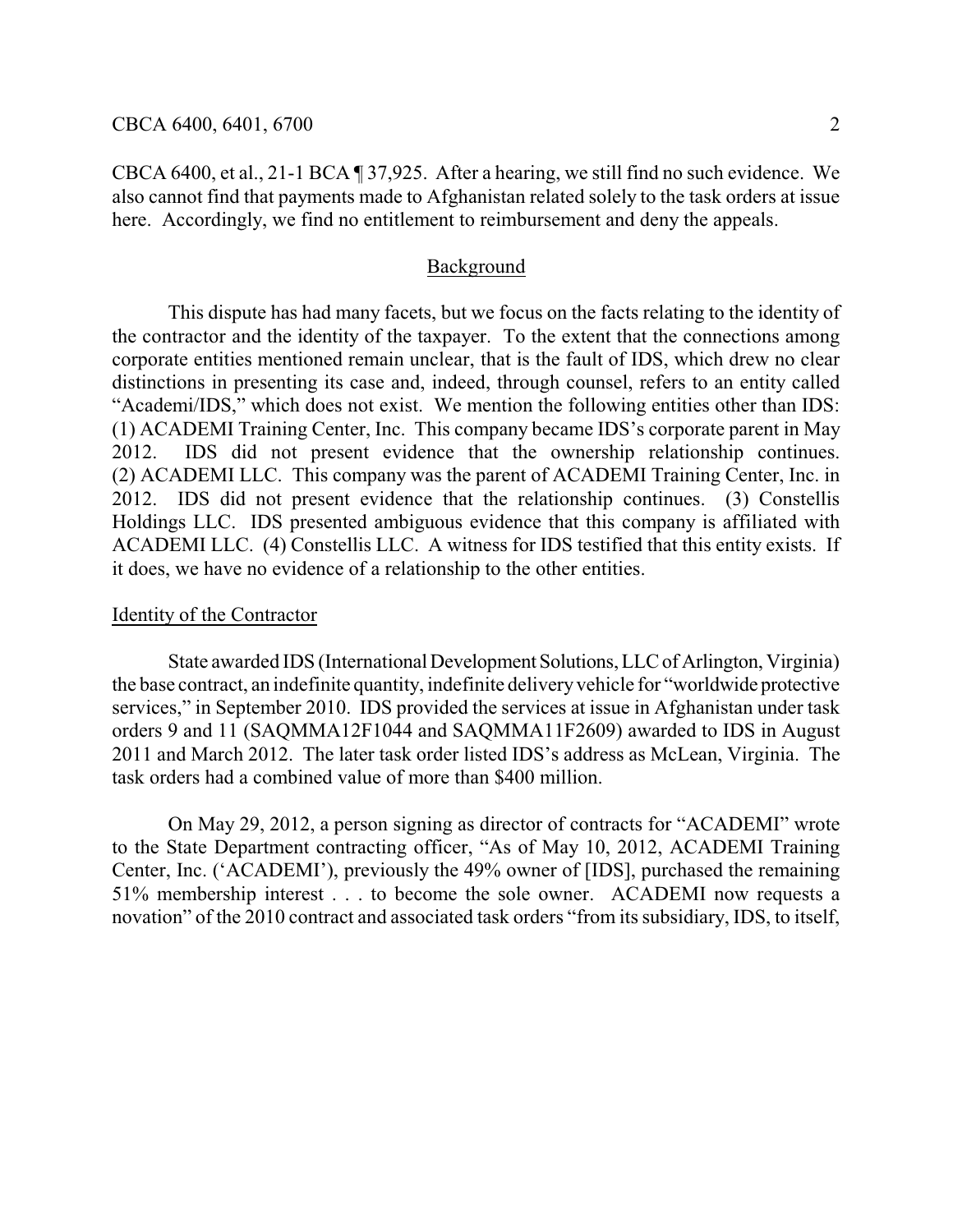the parent."<sup>1</sup> The author attached documentation of the membership purchase. In another letter in the novation request packet, a person signing as the general counsel of ACADEMI Training Center, Inc. opined, among other things, that "ACADEMI is a duly-formed corporation that is active under the laws of the state of Delaware," "IDS is a duly-formed limited liability company that is active under the laws of the state of Delaware," and neither entity was under any known "legal disability." An audit report in the packet stated that ACADEMI Training Center, Inc. was among the "subsidiaries" of ACADEMI LLC.

By letter dated July 13, 2012, the State Department contracting officer denied the novation request. She wrote in pertinent part:

At our meeting held on May 25th it was made clear by ACADEMI's attorney that at the conclusion of the stock purchase  $[sic]$ ,  $[^2]$  IDS still exists, but has a new physical address. Further, it is our understanding from the additional paperwork submitted that IDS will file its change of address with Dun & Bradstreet . . . .

The Government has reviewed and considered all ofthe information submitted in your request and has concluded that it is not in its best interest to novate its contract with IDS at this time. Given that IDS still exists . . . and has all of the necessary resources and support of ACADEMI to continue fully meeting its contractual obligations . . . no action [by] the Government is required. Therefore, IDS should continue to fulfill its contractual obligation as agreed to under the [2010] contract. Please notify the Government once the change of address for IDS is complete.

<sup>&</sup>lt;sup>1</sup> The novation request materials discussed in this and the following paragraph (Appeal File, Exhibit P400) are admitted into evidence over State's objection. Discovery closed in March 2021. The presiding judge set a June 2021 deadline to supplement the appeal file under Board Rule 4(d) (48 CFR 6101.4(d) (2020)). IDS moved to add exhibit P400 to the record in October 2021, asserting good cause in light of the Board's September 2021 decision on summary judgment. State objected. The presiding judge deferred ruling on the motion to allow the panel to consider it in the context of a merits decision. *See* Rule 1(d). A majority of the panel grants IDS's motion to admit the exhibit out of time. Judge Chadwick would have denied the motion for lack of good cause.

<sup>2</sup> It appears that a Delaware limited liability company has "member" interests rather than "stock" shares. *See* Del. Code Ann. tit. 6, § 18-301 (2022).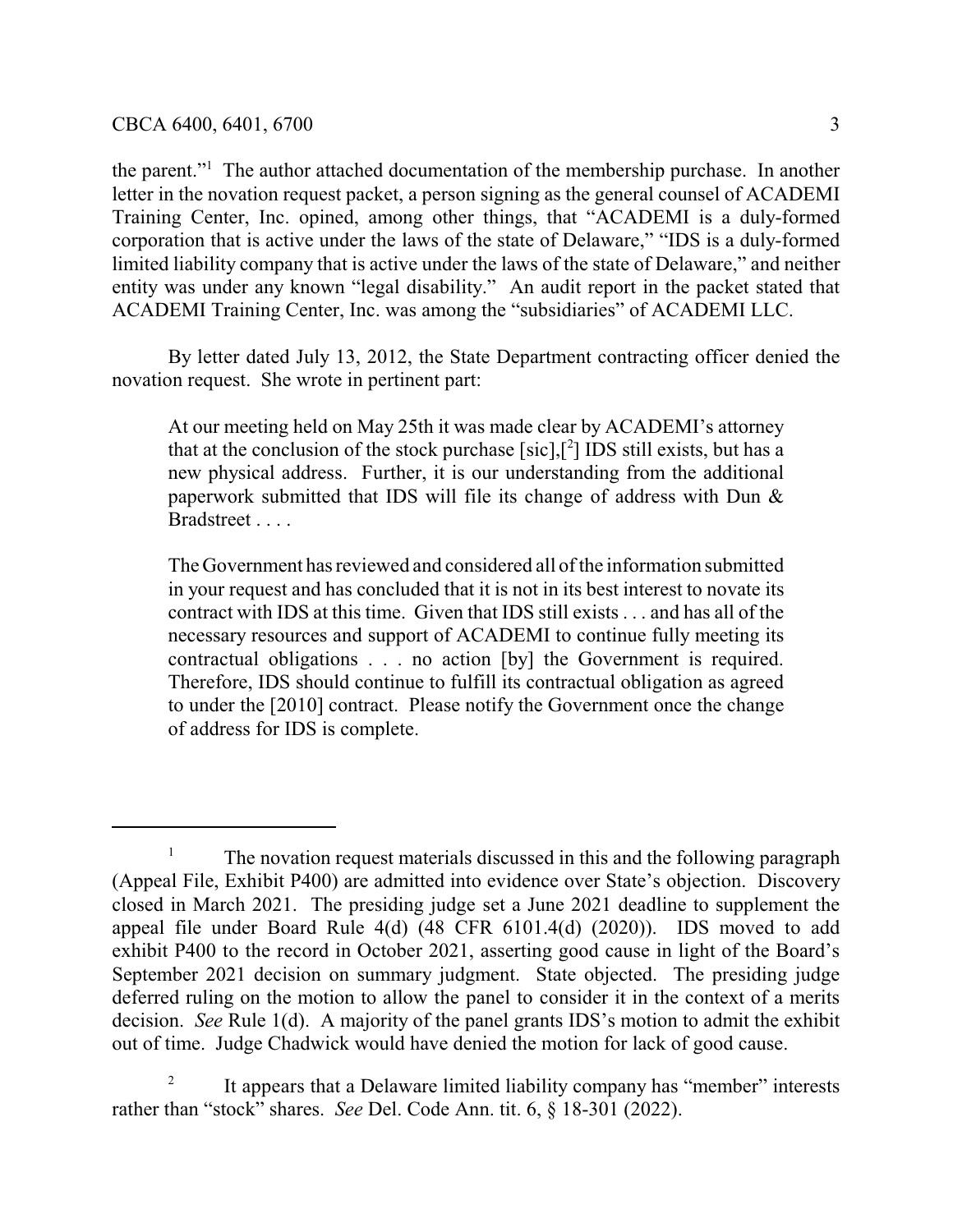Notwithstanding State's July 2012 letter, IDS contends that "following denial of the requested novation . . . ACADEMI Training Center, Inc. became prime contractor and real party in interest . . . . In the alternative, IDS remained prime contractor with ACADEMI Training Center, Inc. as subcontractor[.]" By contrast, a former board member and "lead investor" of a company he called simply "Academi"<sup>3</sup> testified at the hearing, when asked "which entity still legally held the . . . contract and the task orders" after July 2012, "Well, since [the contract] wasn't novated IDS did. And the only way to get that out to a different name was if they [State] agreed to novate it." His testimony continued:

Q And how were payments from the State Department handled . . . after the State Department rejected the proposed novation?

A Well, they continued to pay IDS, because it held the contract. So, that's the entity they paid. It was paid literally to an account that was only set up to receive payments. And then those payments were transferred to Academi, because Academi paid all the bills. And we had all the—incurred a lot of costs. Being a wholly owned entity it was more of a balance sheet checking account mission for us, and more headaches.

Another witness for IDS, who said he had been vice president of financial compliance since November 2020 of an entity he called simply "Constellis" (see below), testified based on his knowledge of "Constellis" records:

<sup>&</sup>lt;sup>3</sup> The record is rife with ambiguity and confusion as to which entity witnesses meant when they referred to "Academi." The former board member testified when asked to clarify to which board he belonged, "That was, well, there's so many names of these companies. At the time I believe it was Academi. . . . It was Xe Services, and then Academi, and then Constellis. For that period of time [2010 to 2013] I don't think Constellis was relevant. It was Academi." He was asked on cross-examination, "[D]id you purchase an interest in one of the entities with the name Academi?" He answered, "I believe Academi was formed as successor entity or it was renamed. I can't remember to be honest with you." Asked when he acquired an interest in "Academi LLC," he testified, "I don't know if we ever acquired that entity. I believe we created that entity . . . at the end of 2011." Asked to distinguish "between Academi LLC and Academi Training Center," he testified, "If those two entities exist, which I trust they do because you're referring to them," the latter "would have been [only] the actual training center in Moyock, North Carolina." We gather from this that by "Academi" this witness primarily meant ACADEMI LLC.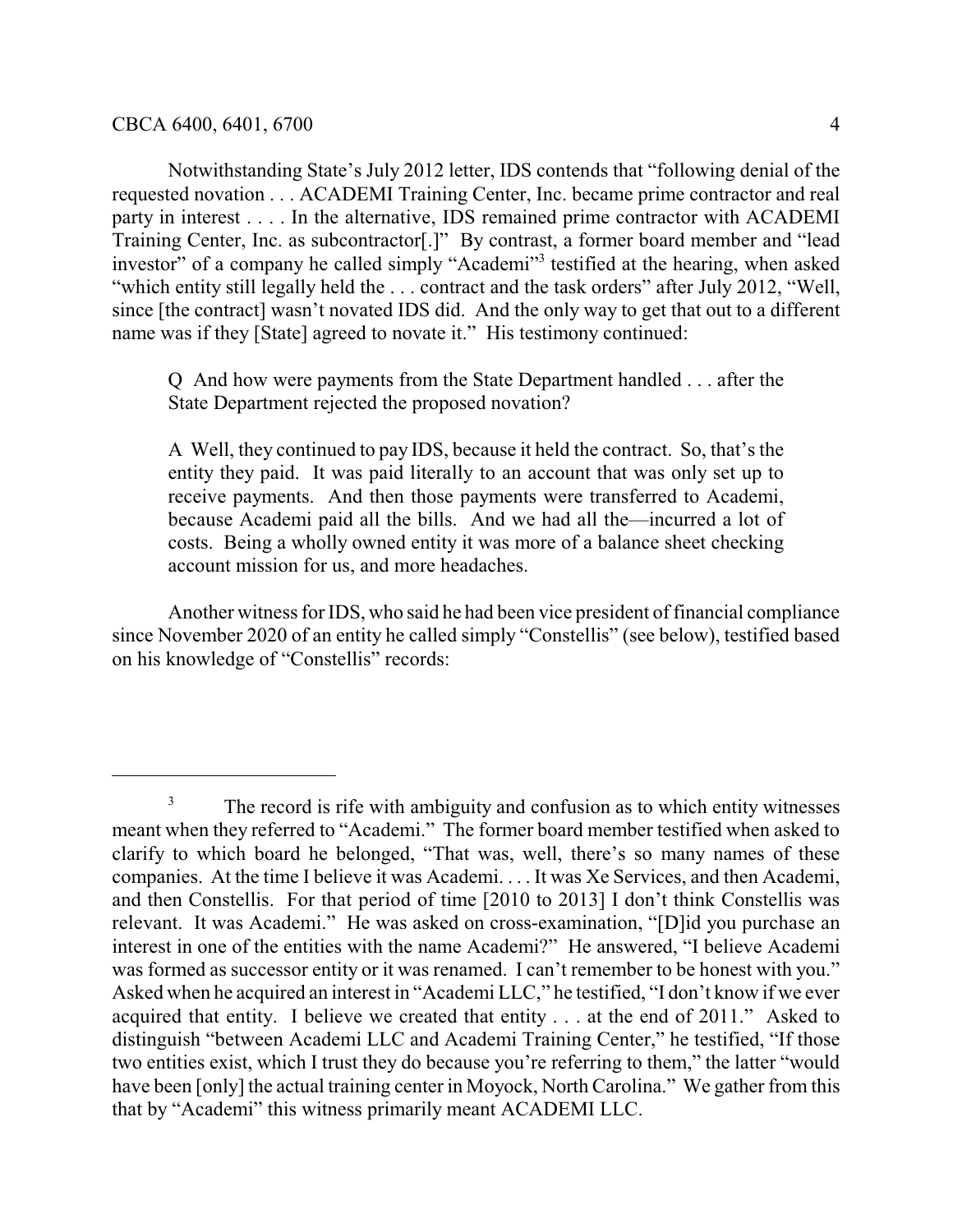Q As of or after the Department declined to sign the proposed novation agreement, what changes, if any, were made to the IDS accounting system?

A There are no changes made to the IDS accounting system per se. However, from, you know, flow of funds there's a slight change. For example, invoices continued to be generated from IDS. The State Department would make payments to an IDS bank account, but . . . [t]hose funds that went into the IDS receipts account would be swept into an Academi account out of which disbursements were made.

Q Could you describe that a little bit more, what you meant when you said that the payments were deposited in an IDS account and then swept into the Academi account?

A Yes. Due in part to the fact that the contracts were not novated, the original contract was awarded to IDS. And so, the company then maintained that structure adding IDS, the legal entity, that would invoice the State Department. The remittance went to a legacy IDS bank account. But then, after Academi acquired them, they converted that account to what's referred to as a zero balance account, meaning that funds would come into that account but then get swept into a master Academi account and reimbursements on behalf of the company would go into the Academi account.

Q And, just to clarify, you referenced a zero balance account. Which company had what you referred to as the zero balance account?

A So, the IDS bank account, essentially, was the zero balance account, meaning that payments would be made into that, wired into that account, but they were transferred into an Academi account.

The presiding judge later questioned this witness.

JUDGE CHADWICK: . . . Does there currently exist an entity called Academi LLC?

THE WITNESS: Yes, sir. A legal entity, Academi LLC.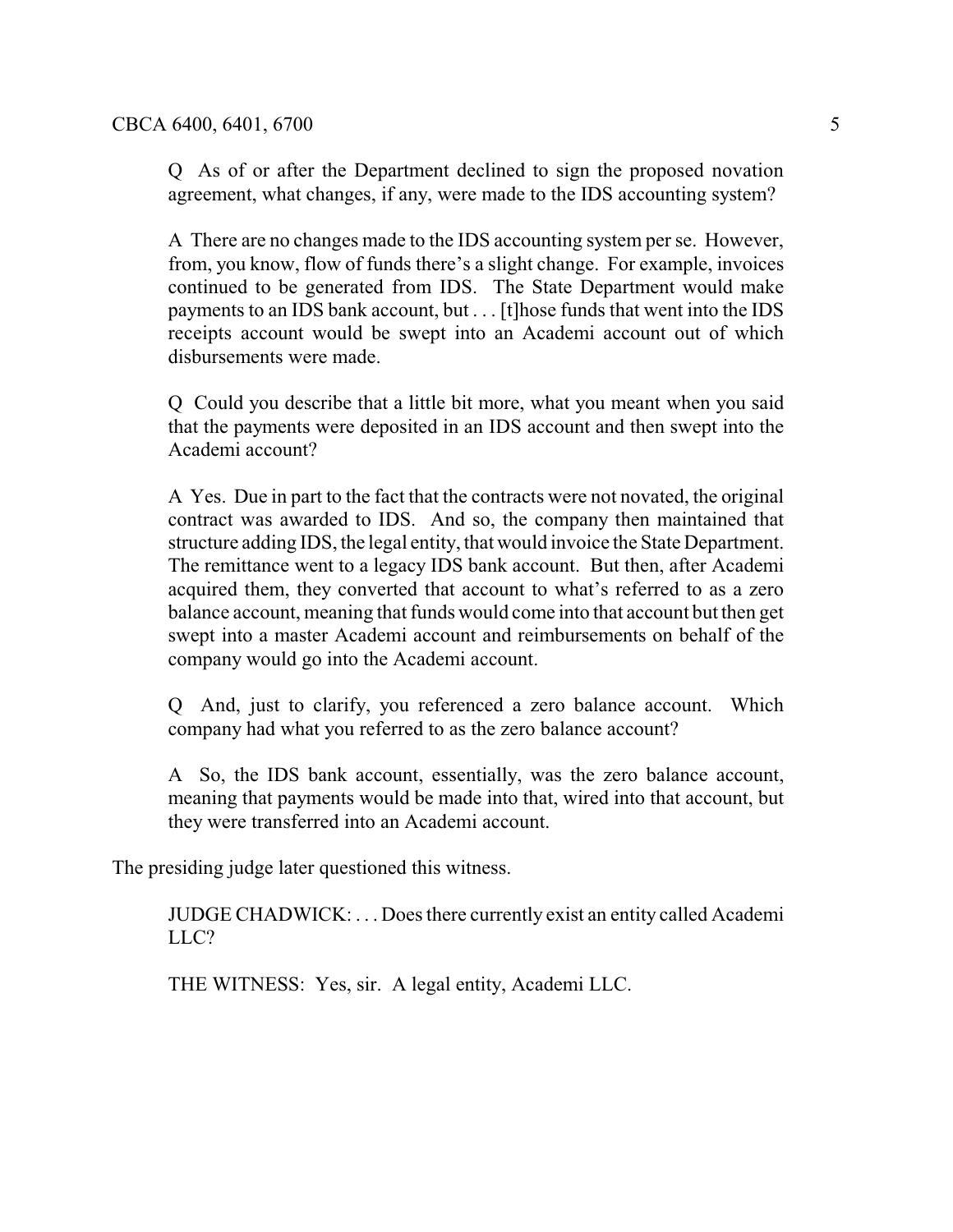CBCA 6400, 6401, 6700 6

JUDGE CHADWICK: Does that Academi LLC, does that own Academi Training Center LLC?[ 4 ]

THE WITNESS: Again, I'd have to look at the—or that's more a question for our legal team, in terms of that structure.

JUDGE CHADWICK: Is there an entity currently in existence called Constellis LLC?

THE WITNESS: Yes, Your Honor.

JUDGE CHADWICK: Is there also something called Constellis Holdings, with some corporate designator?

THE WITNESS: Yes, Your Honor.

JUDGE CHADWICK: What, if any, ownership relationship exists between Constellis LLC and Constellis Holdings?

THE WITNESS: Actually, I can't confirm what the—I mean, you have the umbrella company and I'm embarrassed to say I forget which one is the umbrella company with all the affiliates below it.

JUDGE CHADWICK: . . . As between Constellis LLC and Academi LLC, does one own the other?

THE WITNESS: Constellis is the holding company of Academi LLC, is my understanding.

JUDGE CHADWICK: Okay, but you just said Constellis again, and we're not clear—it sounds to me from your previous answer, you said Constellis, but you may not be sure whether you mean Constellis Holdings or Constellis LLC.

THE WITNESS: That is correct. It's a complex legal structure.

<sup>&</sup>lt;sup>4</sup> As noted in our September 2021 decision, IDS alleged in its complaint that "IDS is a wholly owned subsidiary of ACADEMI Training Center, LLC," not "Inc."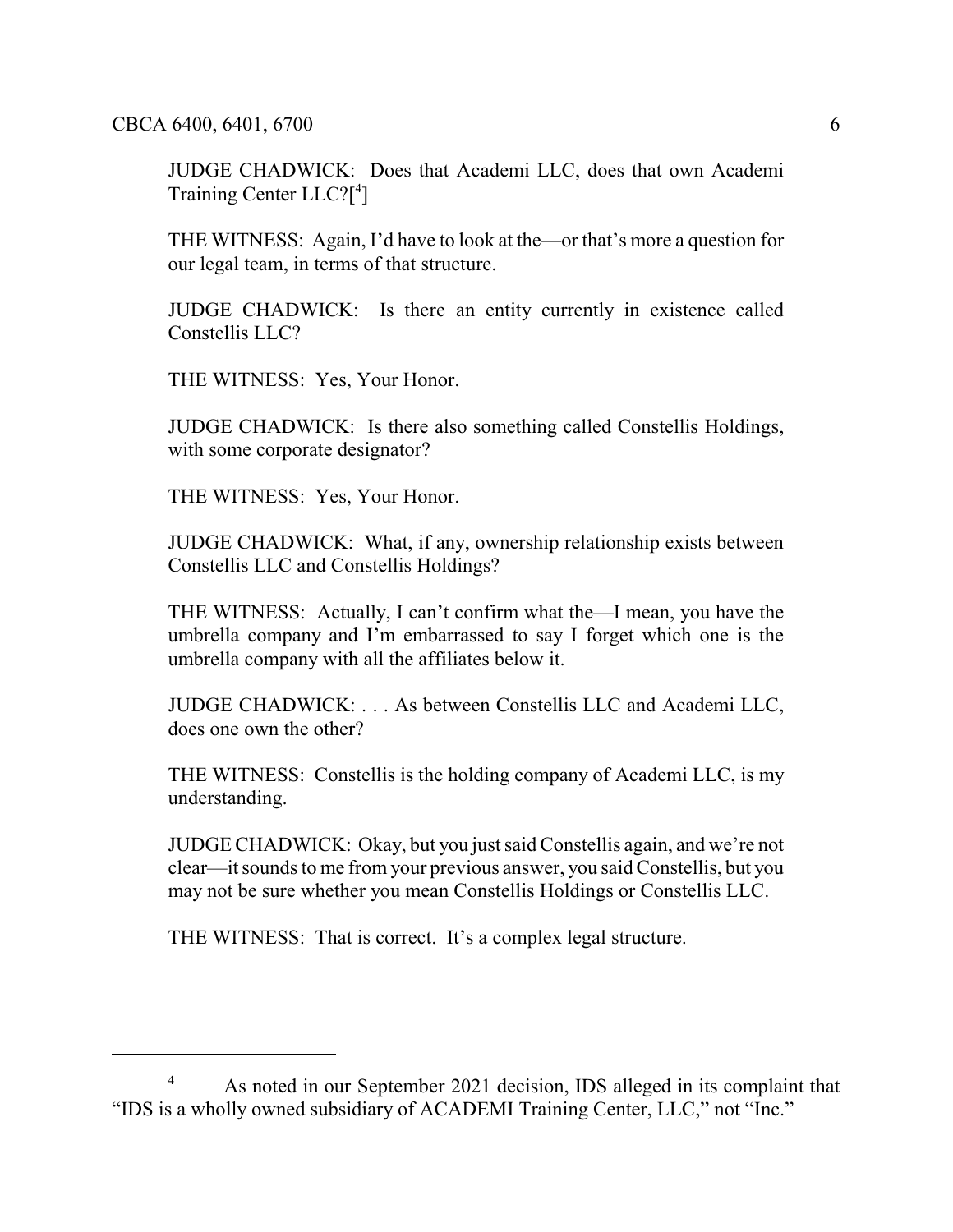## Identity of the Taxpayer

In approximately 2017, Afghanistan issued assessments of taxes and penalties to ACADEMI LLC for Afghan tax years 1389 to 1394 (roughly March 2010 to March 2015). The taxpayer used an outside lawyer based in Washington, D.C., to address the tax issues. The lawyer testified in the hearing that his client in the engagement was "Constellis Holdings." Throughout his testimony, he referred to the taxpayer as "Academi." He testified that his legal work on the matter "went on for quite some time. It went on for over a year and a half." He added, "At the time that I got engaged, the Academi tax situation was very complicated. It was something that had been going on, and the [Afghan government] auditors were really afraid that Academi may pack and leave the country and not pay them."

The lawyer, who testified that he had lived in Afghanistan and served in its Government, personally translated the Afghan tax assessments into English.<sup>5</sup> The translated assessment for each tax year states at the top, "Company Name: ACADEMI LLC," which the lawyer confirmed is "the name of the taxpayer."<sup>6</sup> The tax and penalty calculations are presented in schedule form. The first row of the schedule is "Gross Income/Sales as per ITR [income tax return]." The lawyer called this "the revenue side of the assessment." He explained, "I think beginning in 2010, Academi started to file two tax returns" in Afghanistan. "One was [a] non-exempt tax return, and the other set of tax returns they filed were exempt tax returns, which were all U.S. government contracts. This [first] line refers to the revenues that were declared in the non-exempt tax return, which is basically commercial revenues." He testified that he communicated with the Afghan tax officials mainly about whether "Academi" had correctly classified revenue as "exempt" or "nonexempt." The Board heard no expert testimony or other authoritative evidence of what those terms mean (or meant) under Afghanistan's tax laws.

Bank records show that in January, April, May, and July 2017 and July and September 2018, Academi LLC and Constellis Holdings LLC wired six payments denominated in dollars to the Afghan Ministry of Finance. Academi LLC made the first three payments; Constellis Holdings LLC made the last three. Each transfer record lists the "Debit Account Name" as "Academi Training Center Inc [sic] AP [accounts payable]."

 $5<sup>5</sup>$  The appeal file includes copies of the original assessments and the translations. State does not contest the accuracy of the translations.

<sup>6</sup> The Constellis witness testified that he understood that the "Academi" entity that received the tax assessments was "[t]he Academi that wholly owns IDS[,] . . . Academi Training Center LLC." That is incorrect.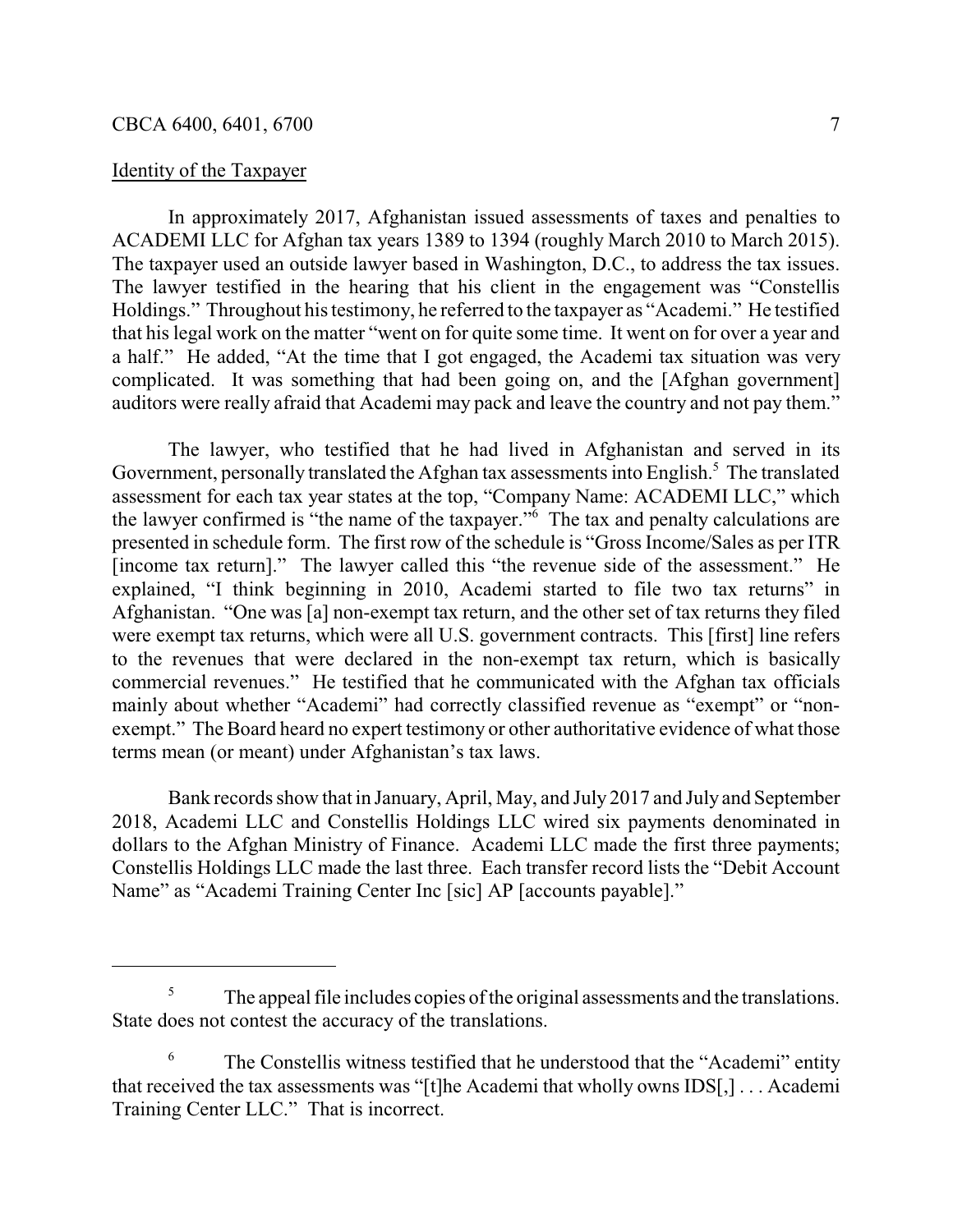## Claims for Reimbursement

In September 2018, December 2018, and September 2019, IDS submitted to the contracting officer a series of certified claims that collectively sought \$36,714,278.18 as reimbursement for taxes representing "increased costs of performance of" task orders 9 and 11 "due to assessment of taxes by the Government of the Islamic Republic of Afghanistan."<sup>7</sup> In its certified claims, IDS described the wire transfers described above as payments that "IDS made." State denied the first two claims in February 2019. The appeals from those denials are CBCA 6400 and CBCA 6401, filed in March 2019. The third claim was deemed denied and is before us in CBCA 6700, filed in January 2020. The Board granted IDS's motions to consolidate the appeals as they were filed.

During the case, IDS withdrew its claims relating to tax years 1389 through 1391. Its counsel said in the hearing, "The years that we have left are 1392, 1393, and 1394, Afghanistan tax years." IDS states in its brief, "The [Ministry of Finance] tax 'assessments' for each of Afghan years 1392–1394 relate exclusively to IDS's performance of" task orders 9 and 11. IDS cites as support for this statement two pages of the testimony of the outside lawyer who handled the tax matter. The cited testimony does not support IDS's assertion. *See* Rule 23(b) (briefs "shall cite record evidence for factual statements"). The lawyer testified only that the "contracts" (plural) that the Afghan tax authorities eventually considered "non-exempt" were "State Department contracts" (plural). He added on crossexamination, "I mean, I'm familiar with the Department of State contracts that were performed at the time, as opposed to task orders, like, I wouldn't be able to drill down to specific task orders or portions of the contract." He did not testify that income that led to tax liabilities to Afghanistan "relate[d] exclusively" to any specific contract, much less to task orders 9 and/or 11. As far as we can determine, no one so testified.<sup>8</sup>

<sup>&</sup>lt;sup>7</sup> As discussed in our September 2021 decision, IDS relies on a costreimbursement line item of the task orders titled "License, Tax, Permits, Visa and Registration Fees," which the Board found ambiguous.

<sup>&</sup>lt;sup>8</sup> The Constellis witness testified that the organization internally "allocated" the tax payments to the two task orders "[o]n a revenue basis, so, basically, as mentioned, within the system they accumulate revenue for their respective task orders. And so, it's kind of pro rata allocation." IDS does not rely on this testimony, which we understand to mean that the organization had already decided that the payments related to the two task orders and chose an accounting method to record that conclusion. IDS's other hearing witnesses were a State Department audit manager and an employee of another contractor to State.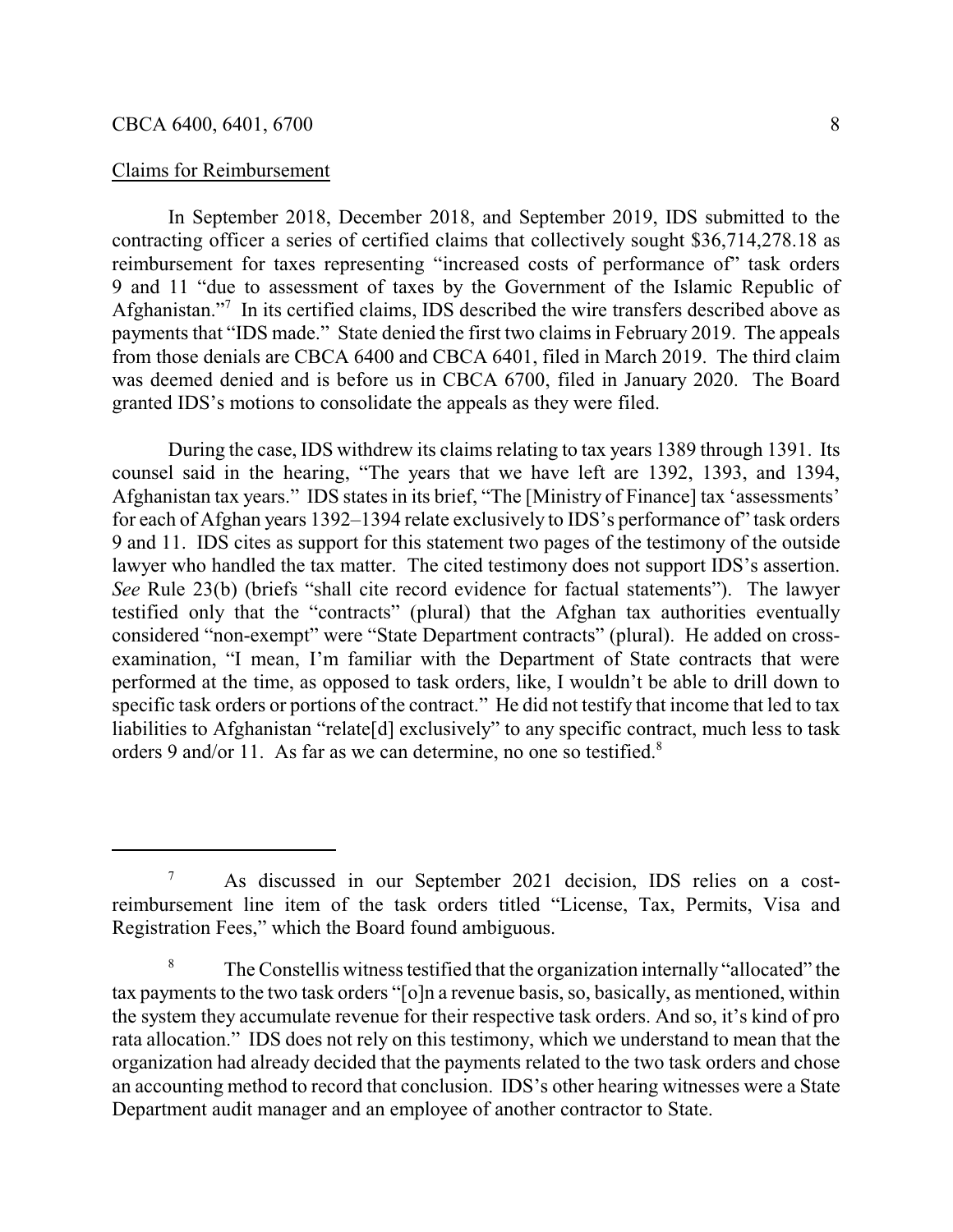## Discussion

The Board noted in our prior decision that whether IDS, the contractor, incurred the costs for which it seeks reimbursement was an issue in the case. To incur a cost "means to suffer 'a liability or expense.'" *SUFI Network Services, Inc. v. United States*, 785 F.3d 585, 593 (Fed. Cir. 2015) (citing *Incur*, Black's Law Dictionary (7th ed.1999)), *cited in Cellular Materials International, Inc.*, ASBCA 61408, 22-1 BCA ¶ 38,022 (2021). "Economic sacrifice by entities other than the entity contracting with the Government may contribute to contract performance or may be allocable to the contract," but unless the contractor "incurs an economic sacrifice[,] the cost will not be recognized." John Cibinic, Jr. & Ralph C. Nash, Jr., *Cost-Reimbursement Contracting* 700 (3d ed. 2004); *see OpportunitiesIndustrialization Centers International, Inc*., ASBCA 20604, 78-2 BCA ¶ 13,385.

"It is only the exceptional case," moreover, in which a tribunal "will disregard the corporate form" a party has adopted. *Sears, Roebuck & Co. v. Sears plc*, 744 F. Supp. 1297, 1305 (D. Del. 1990) (applying Delaware law); *see Wallace v. Wood*, 752 A.2d 1175, 1183 (Del. Ch. 1999) ("Persuading a Delaware court to disregard the corporate entity is a difficult task." (internal quotation marks omitted)); *see also Mission Support Alliance, LLC v. Department of Energy*, CBCA 6476, et al., 22-1 BCA ¶ 37,998 (2020) ("The 'contractor' in this case is [the appellant, not its parent companies]." (citing 41 U.S.C. § 7101(7) (2018))*; United States v. Van Diviner*, 822 F.2d 960, 963 (10th Cir. 1987) ("Ordinarily, a corporation is regarded as a separate entity distinct from the individuals comprising it.").

IDS offers two reasons why we should consider the tax and penalty amounts assessed against ACADEMI LLC and then paid by ACADEMI LLC and Constellis Holdings LLC to be costs of the contractor. We reject both theories as irrelevant on this record and even if factually relevant, legally unsound.

IDS argues, "Transfers of 100% of the assets of a business, including government contracts, result in transfer of the contracts 'by operation of law' without violating the Anti-Assignment Act, 41 U.S.C. § 6305 et seq." IDS relies primarily on *Johnson Controls World Services, Inc. v. United States*, 44 Fed. Cl. 334 (1999), and *L-3 Communications Integrated Systems, L.P. v United States*, 84 Fed. Cl. 768 (2008). The argument is irrelevant to this case. Even assuming that a purchaser of IDS stepped into the contractor's shoes in 2012 "by operation of law," the purchaser was ACADEMI Training Center, Inc. As seen above, the taxpayer with respect to Afghanistan was ACADEMI LLC, an owner of ACADEMI Training Center, Inc. IDS neither alleges nor shows that the State contract passed at any point "by operation of law" up another level to ACADEMI LLC. IDS also does not argue and we do not find that the mere fact that ACADEMI LLC and Constellis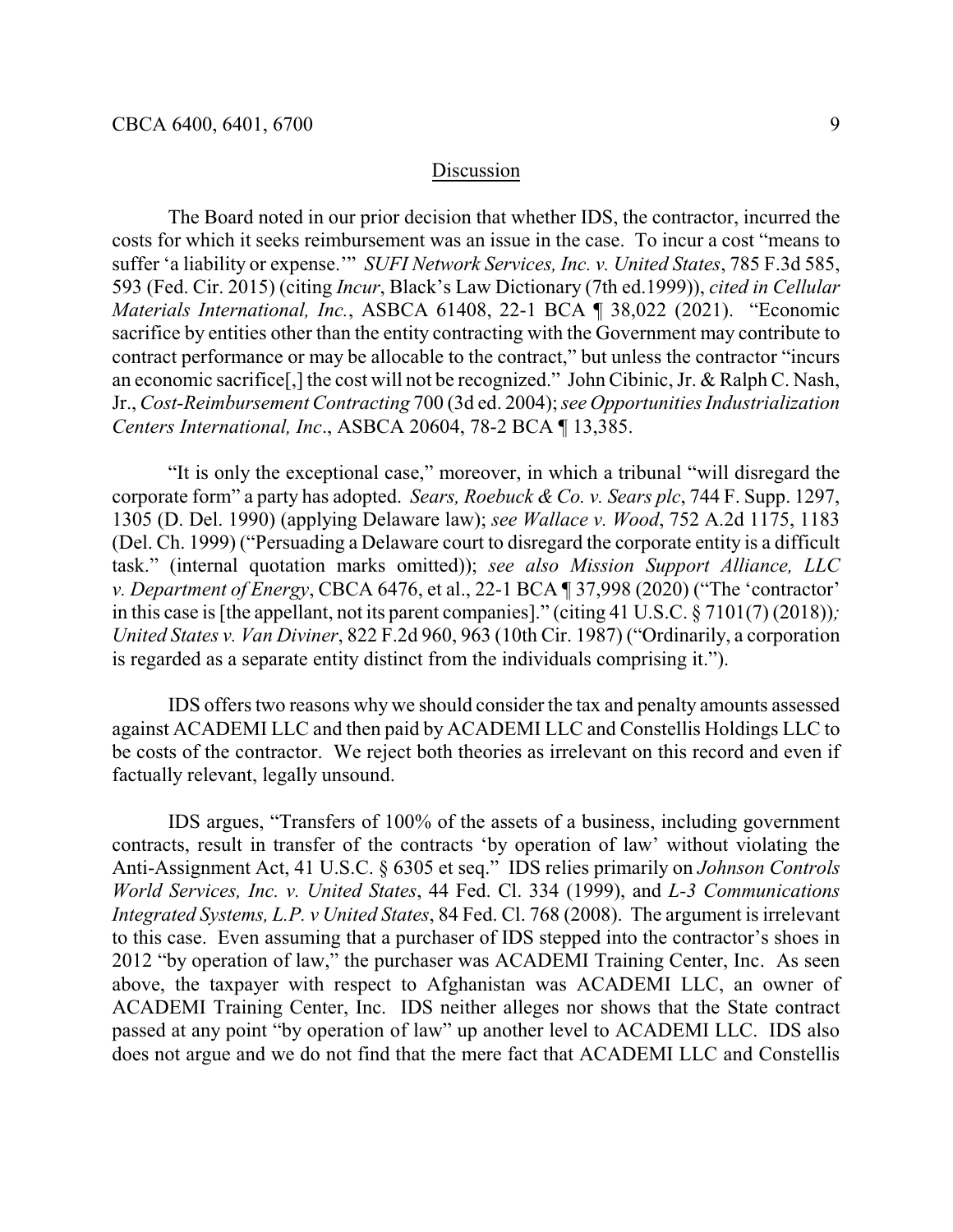Holdings LLC paid Afghanistan from bank accounts with the "name" Academi Training Center, Inc. means that someone other than the account holders made the payments.

*Johnson Controls* and *L-3* are, in any event, inapposite. Both cases involved a sale of a business unit to a new corporation, which then held itself out to the Government as the successor to the prior owner. *See Johnson Controls*, 44 Fed. Cl. at 336 (quoting a contractor letter asking to change the contract "to the new name"); *L-3 Communications*, 84 Fed. Cl. at 774 ("Raytheon Company sold th[e] business unit to Plaintiff's predecessor . . . . In turn, L-3 Communications transferred the business unit to its wholly owned subsidiary, L-3, the plaintiff herein."). Here, IDS requested a novation of the contract to its "parent," ACADEMI Training Center, Inc., which State denied. With knowledge of State's understanding that "IDS still exist[ed]" and would "continue fully meeting its contractual obligations," IDS proceeded for nearly a decade to invoice State in its own name, accept payments in its own name, submit certified claims in its own name, and then file and prosecute these three appeals at the Board in its own name. IDS did not suggest until after the close of discovery in 2021 that another company was the true contractor "by operation of law."

"Transfers by operation of law include corporate mergers, consolidations, and reorganizations, where in essence the contract continues with the same entity, but in a different form." *Westinghouse Electric Co. v. United States*, 56 Fed. Cl. 564, 569 (2003), *aff'd*, 97 F. App'x 931 (Fed. Cir. 2004); *cf. Novo Trading Corp. v. Commissioner*, 113 F.2d 320 (2d Cir. 1940) (giving effect to a liquidation agreement). Here, the contract proceeded with the same entity using the same corporate form. The effect of such a course of conduct is shown in *BLH, Inc. v. United States*, 13 Cl. Ct. 265 (1987). There, a Delaware corporation underwent an asset sale, ceased manufacturing operations, and dissolved but continued using one employee to perform one government contract without a novation "for more than 3,000 calendar days." *Id*. at 267. The Government asserted a claim under the contract and argued that two acquiring companies "'became' the real parties to this contract through their corporate control of BLH and their continued performance of the contract after the dissolution of BLH." *Id*. at 271. The court rejected the argument based on the public policy of allowing a dissolved company to wind down. "This inures to the benefit not only of the corporation, but also the entities engaged in business with the corporation. . . . Here, there has been no evidence of fraudulent or inequitable conduct which might provide a basis for piercing the corporate form." *Id*. IDS, by contrast, was "active" at the time of the requested novation in 2012 and did not dissolve or surrender its corporate status. As the Government could not benefit from the circumstances in *BLH*, we see no basis to disregard IDS's continuing existence as the contractor in this case.

Alternatively, IDS argues that ACADEMI Training Center, Inc. was IDS's "nominal subcontractor." *See G.L. Christian & Associates v. United States*, 312 F.2d 418, 421–22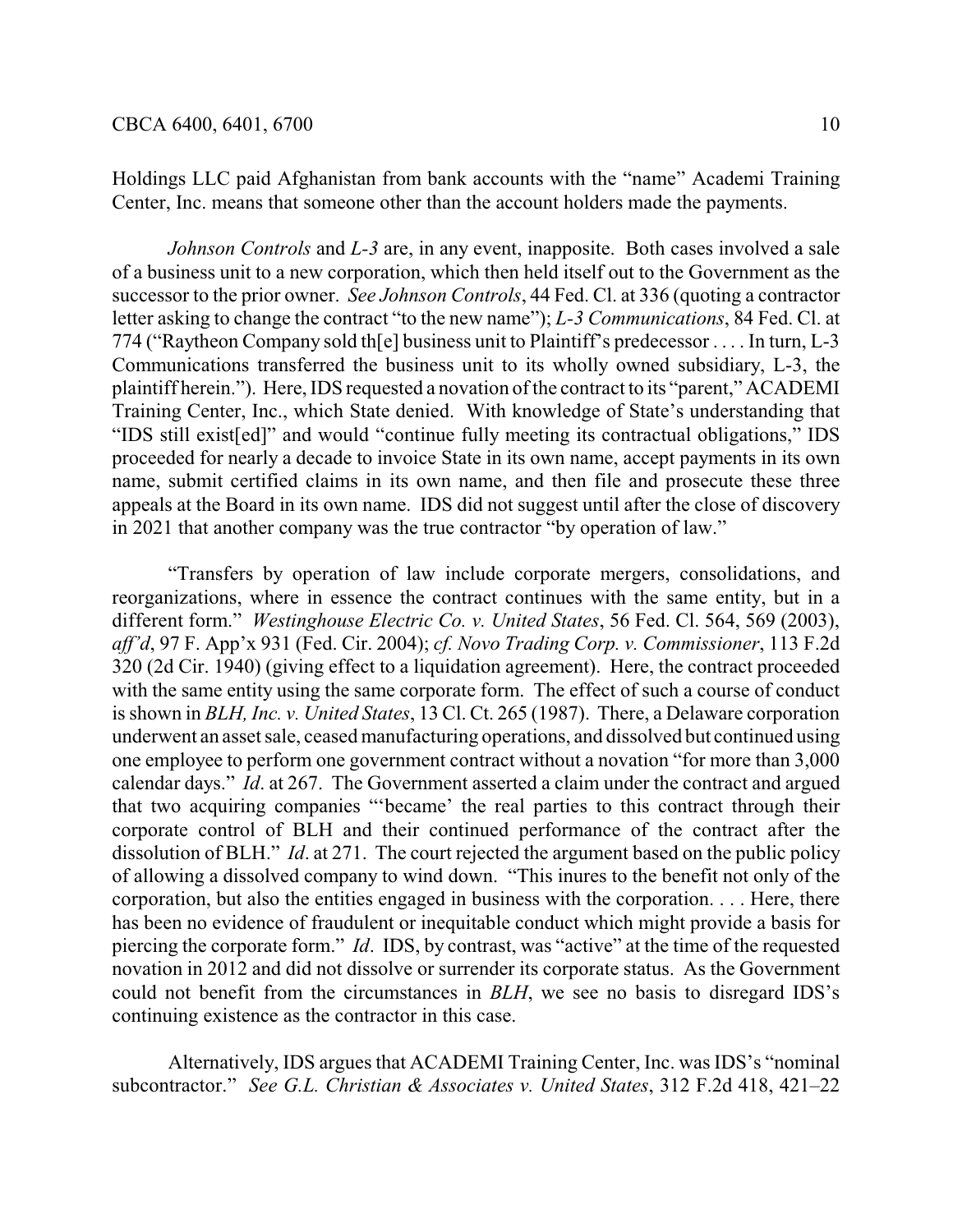(Ct. Cl. 1963) (referring to an entity that "[w]ith the Government's full knowledge and assent . . . became in actual fact the prime contractor" by "sign[ing] the contract with the Government on behalf of the plaintiff and [taking] over the entire role of prime contractor, including the management of performance" as also the "nominal subcontractor"). Citing *Fireman's Fund/Underwater Construction, Inc*., ASBCA 33018, 87-3 BCA ¶ 20,007, *Triax Co.*, ASBCA 31974, 88-3 BCA ¶ 21,174, *motion for reconsideration denied*, 89-2 BCA ¶ 21,845, and *United States v. Russell Electric Co.*, 250 F. Supp. 2 (S.D.N.Y. 1965), IDS argues that "[b]oard and court decisions refer to the existence of [a] subcontract following failure of novation as an accepted practice." The argument is irrelevant to the case. Even assuming that IDS's parent company was its subcontractor, IDS does not show that ACADEMI Training Center, Inc. owed or paid any taxes to Afghanistan that might "pass through" to become IDS costs. The taxpayer was ACADEMI LLC. Nor did IDS present evidence that IDS made payments to ACADEMI Training Center, Inc. for services rendered. The testimony was unclear on the point, but the record suggests that ACADEMI LLC and/or Constellis swept IDS's corporate funds into an ACADEMI LLC bank account.

*Fireman's Fund*, *Triax*, and *Russell Electric* would not aid IDS in any event. The subcontract in *Fireman's Fund* was a written completion agreement between a surety and a company that agreed to complete the insured's contract. In *Triax*, the contractor sought to sponsor a pass-through claim of a joint venture of which the contractor was a member. In *Russell Electric*, the Government "approved the subcontracting proposal [and i]n doing so, made clear . . . that payment would be made only to [the contractor] against [contractor] invoices. [The subcontractor] consented to act as subcontractor under those terms." 250 F. Supp. at 22. IDS makes no similar showing "of any legal obligation on appellant's part to pay" or indemnify its parent, ACADEMI Training Center, Inc., for taxes or penalties owed solely by the appellant's parent's parent, ACADEMI LLC. *See Opportunities Industrialization Centers International*; *cf. Space Dynamics Corp*., ASBCA 19118, 78-1 BCA ¶ 12,885 (1977) (finding an "absence of a bona fide accrual or obligation to pay salaries" of corporate officers). In sum, we find no reimbursable cost incurred by IDS.

We further find no basis to allocate the payments made to Afghanistan by the two holding companies to IDS's performance of task orders 9 and 11. Even taking the cited testimony of the tax lawyer at face value, we have no evidence of how many "State Department contracts" any affiliates of IDS within the corporate structure may have been performing during the relevant years. IDS's failure to meet its "burden of proving" that the claimed "costs were . . . allocable to this [particular] contract" and the task orders is an independent basis to deny relief. *Bennie J. Meeks*, GSBCA 6605, 84-1 BCA ¶ 16,837 (1983); *see Lockheed Aircraft Corp. v. United States*, 375 F.2d 786, 794 (Ct. Cl. 1967).